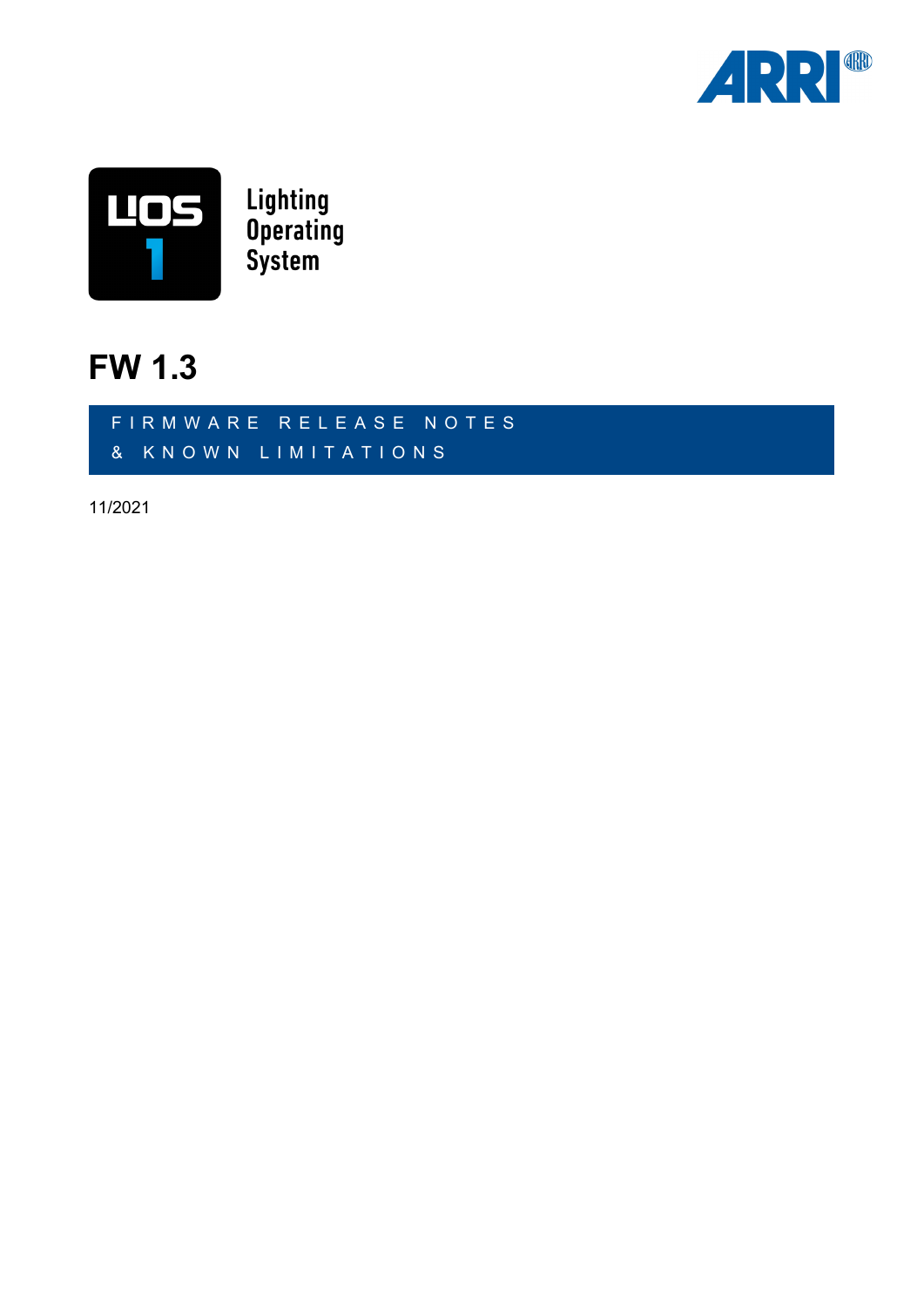



## **Release Notes**

#### **New Firmware Version: LiOS 1.3.5 Replacing Firmware Version: LiOS 1.2.1**

In this major release all known limitations of the previous firmware have been resolved. Further, previously missing features are being introduced:

- Multi-Language support within the LiOS control system: Chinese, Spanish, French and German
- Enhanced functionality of the Orbiter control panel's backlit buttons. Status alerts can now be provided via color and vibrating haptic feedback, giving the user an even more intuitive control experience when looking at the light output and away from the control panel.
- Various updates and enhancements of the graphical user interface across the entire LiOS system for a better and simplified user experience.
- Various improvements for the integrated web page control option.
- Overall system stability improvements.

Further, various issues and bugs have been resolved to make the Orbiter more reliable.

# **Known Limitations**

| <b>Issue</b>                                | User Impact / Explanations                    |
|---------------------------------------------|-----------------------------------------------|
| L-Series luminaires show light output       | L-Series luminaires should not be used daisy- |
| disruption when connected to an Orbiter via | chained to an Orbiter who is acting as        |
| <b>RDM/DMX Gateway</b>                      | <b>RDM/DMX Gateway</b>                        |
|                                             |                                               |